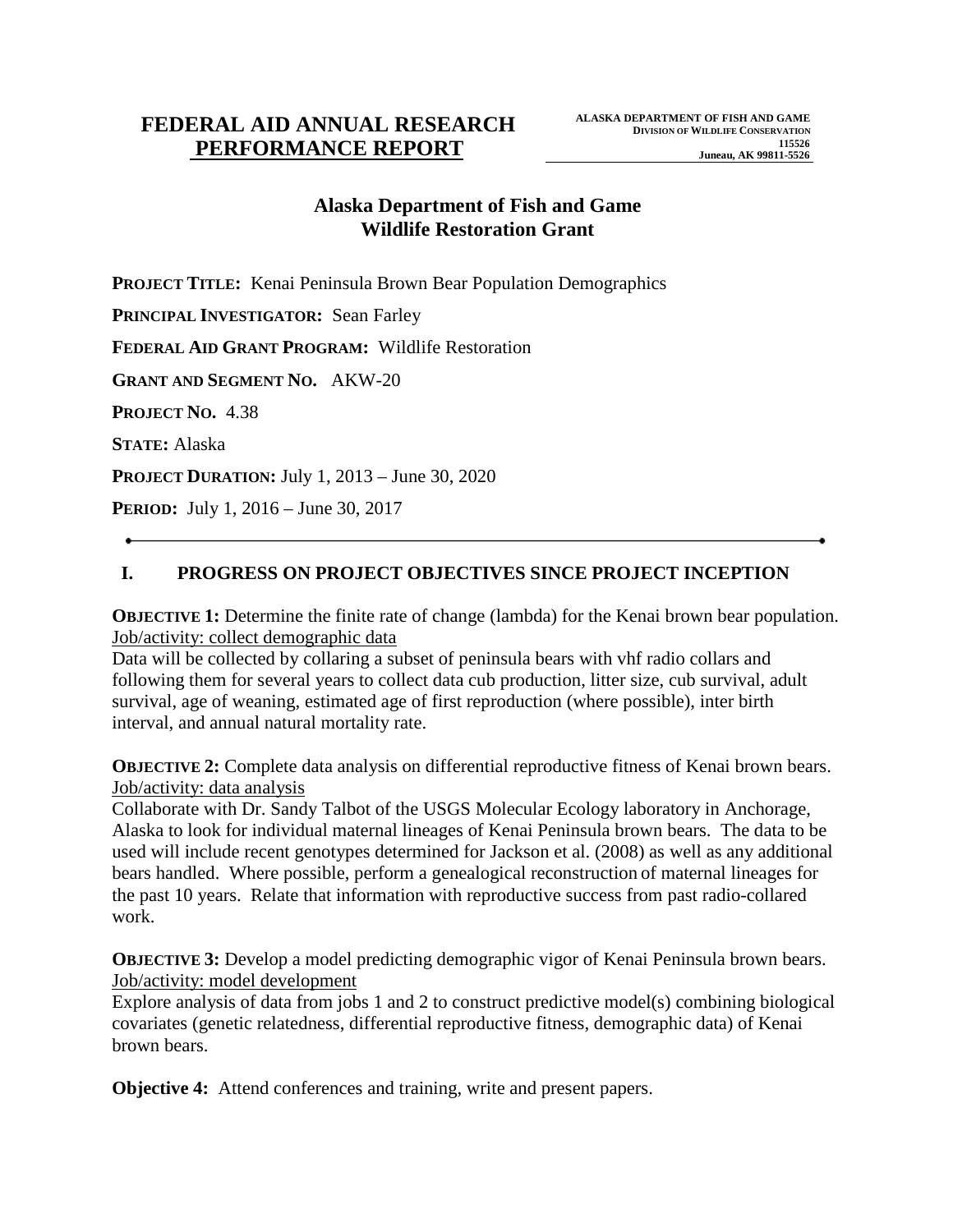# **II. SUMMARY OF WORK COMPLETED ON JOBS IDENTIFIED IN ANNUAL PLAN THIS PERIOD**

### OBJECTIVE 1:

JOB/ACTIVITY \_\_1: There are 42 collars being monitored. One bear has been missing for 8 months and may have a malfunctioning collar. Figure 1 shows vhf and capture locations for the reporting period.

JOB/ACTIVITY \_2\_: Animal Captures… Fall 2016 one bear was captured (adult female). During spring 2017 7 bears were captured with 2 new to the dataset.

JOB/ACTIVITY \_3\_: Data Analysis….Demographic data have been updated and calculations run for 1995-2005 and 2006-2017. The 2017 data will not be complete until December 2017. Litter size and survival, female survival, and lambda calculation results are presented below. Note that the period of 2010-2012 lambda calculations cover a period of high harvest.

### **OBJECTIVE 2:**

JOB/ACTIVITY: No additional work has been reported on this activity.

## **OBJECTIVE 3:**

JOB/ACTIVITY: DEMOGRAPHIC DATA WILL BE RUN ON VORTEX TO DETERMINE EFFECT OF SUB-ADULT FEMALE COHORT LOST FROM HARVEST.

### **Objective 4:**

JOB/ACTIVITY: Participated as organizer in the 2016 International Association of Bear Research and Management, held in Anchorage, Alaska. Professional actions included acting as associate editor for Canadian J. Zoology and reviewer for National Science Foundation Ecology-Physiology.

The following manuscripts were completed, submitted, accepted or provide supporting data under this grant for this period.

- Fortin, J. K., K. D. Rode, G. V. Hilderbrand, J. Wilder, S. Farley, C. Jorgensen, and B. Marcot. (2016). Impacts of human recreation on brown bears (*Ursus arctos*): a review and new management tool. [PLoS One.](http://www.ncbi.nlm.nih.gov/pmc/articles/PMC4701408/) 2016; 11(1): e0141983. Published online 2016 Jan doi: [10.1371/journal.pone.0141983](http://dx.doi.org/10.1371%2Fjournal.pone.0141983)
- Keay, J.A., C. T. Robbins, S.D. Farley (In review JWM). Population Regulation of Denali Grizzly Bears
- Mashintonio, A. G. Harris, S. Farley, G. Russell (in prep). Combining lasso with multi-model selection reveals habitat preferences of brown bears on the Kenai Peninsula, Alaska, USA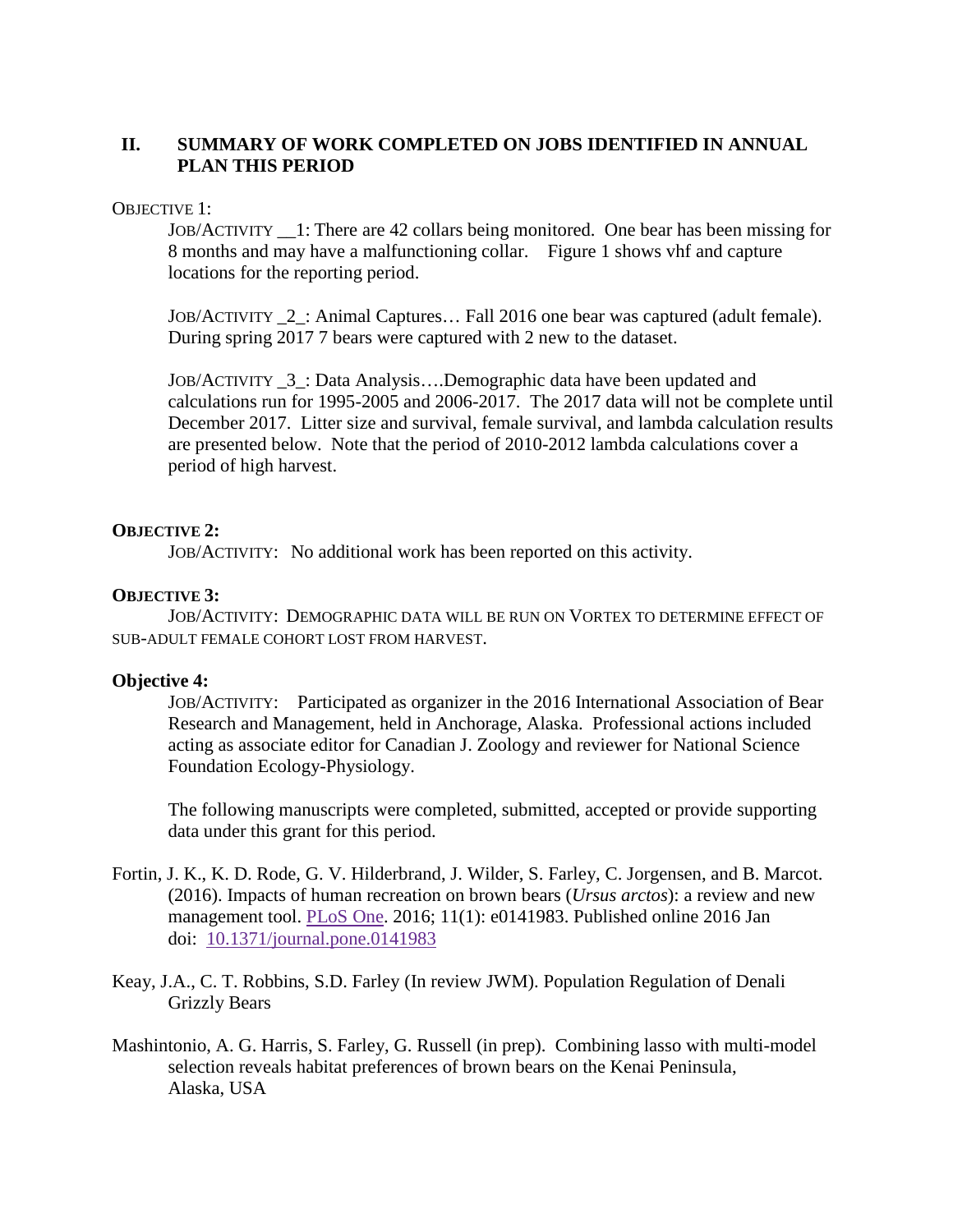## **III. PUBLICATIONS** SEE OBJECTIVE 4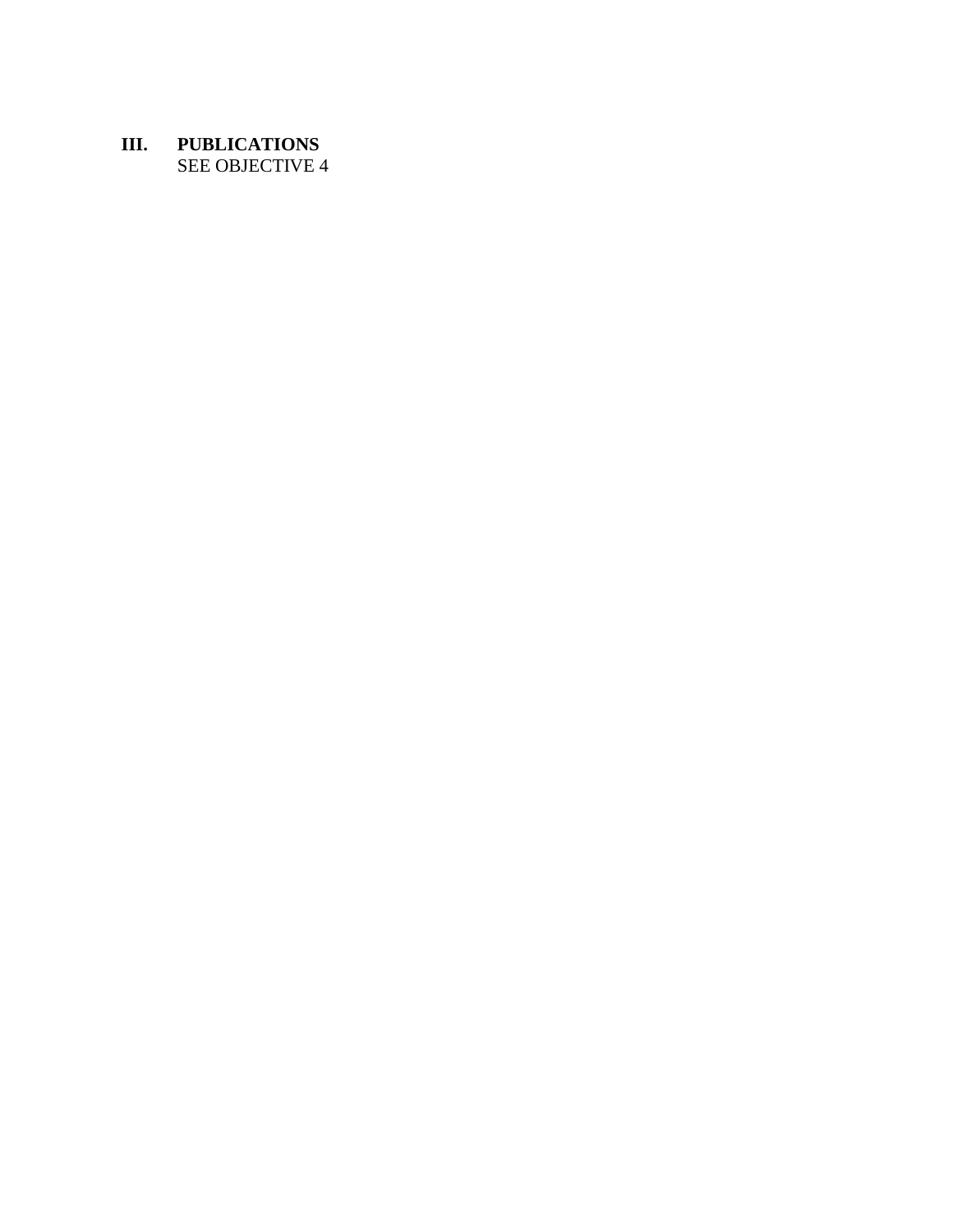# **I. APPENDIX***.*

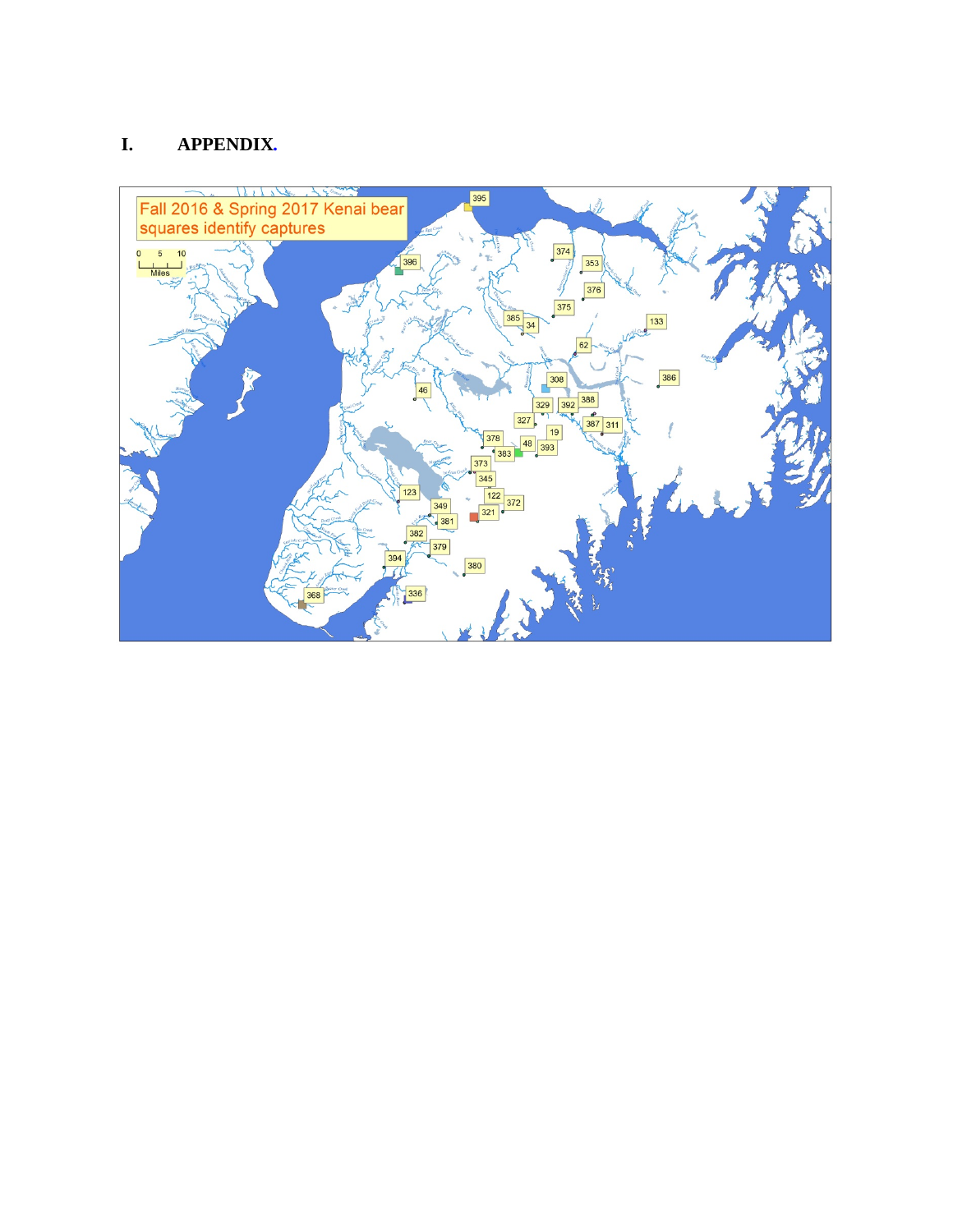|                  | Age of Cubs |      |      |      |                    |
|------------------|-------------|------|------|------|--------------------|
|                  | 0           | 1    | 2    | 3    | <b>Grand Total</b> |
| Sum of Survived  | 151         | 88   | 85   | 2    | 326                |
| Sum of Lost      | 59          | 63   | 0    | 0    | 122                |
| Sum of Unknown   | 22          | 19   | 2    | 0    | 43                 |
| Total            | 232         | 170  | 87   | 2    | 491                |
| Maximum Survival | 0.72        | 0.58 | 1.00 | 1.00 | To Weaning         |
| Minimum Survival | 0.65        | 0.52 | 0.98 | 1.00 |                    |

Number of Cubs by Fate and Age: 1995-2005

## Number of Cubs by Fate and Age: 2006 -2017\*

|                         | Age of Cubs |      |      |      |                    |
|-------------------------|-------------|------|------|------|--------------------|
|                         | 0           | 1    |      | 3    | <b>Grand Total</b> |
| Sum of Survived         | 146         | 125  | 109  | 31   | 430                |
| Sum of Lost             | 83          | 38   | 0    | 0    | 121                |
| Sum of unknown          | 9           | 3    | 3    | 31   | 15                 |
| Total                   | 238         | 166  | 112  | 0    | 566                |
| <b>Maximum Survival</b> | 0.64        | 0.77 | 1.00 | 1.00 | To Weaning         |
| Minimum Survival        | 0.61        | 0.75 | 0.97 | 1.00 |                    |

#### Number of Litters by Litter Size and Age of Cubs: 1995 - 2005

|                    |   | Age of Cubs |      |      |      |                    |
|--------------------|---|-------------|------|------|------|--------------------|
| Litter Size        |   | 0           |      | 2    | 3    | <b>Grand Total</b> |
|                    | ┻ | 14          | 11   | 8    | 0    | 33                 |
|                    | 2 | 54          | 49   | 23   |      | 127                |
|                    | 3 | 33          | 20   | 11   | 0    | 64                 |
|                    | 4 | 3           | 0    | 0    | 0    |                    |
| <b>Grand Total</b> |   | 104         | 80   | 42   |      | 227                |
| Mean Litter Size   |   | 2.24        | 2.11 | 2.07 | 2.00 | 2.16               |

## Number of Litters by Litter Size and Age of Cubs: 2006-2017\*

|                    | Age of Cubs |      |      |      |                    |
|--------------------|-------------|------|------|------|--------------------|
| <b>Litter Size</b> |             |      |      | 3    | <b>Grand Total</b> |
| 1                  | 32          | 36   | 23   | 4    | 95                 |
| 2                  | 51          | 30   | 25   | 6    | 112                |
| 3                  | 34          | 22   | 13   | 1    | 70                 |
| 4                  |             | 0    | 0    | 0    |                    |
| <b>Grand Total</b> | 118         | 88   | 61   | 11   | 278                |
| Mean Litter Size   | 2.03        | 1.84 | 1.84 | 1.73 | 1.93               |

\*2017 Data incomplete until December 2017